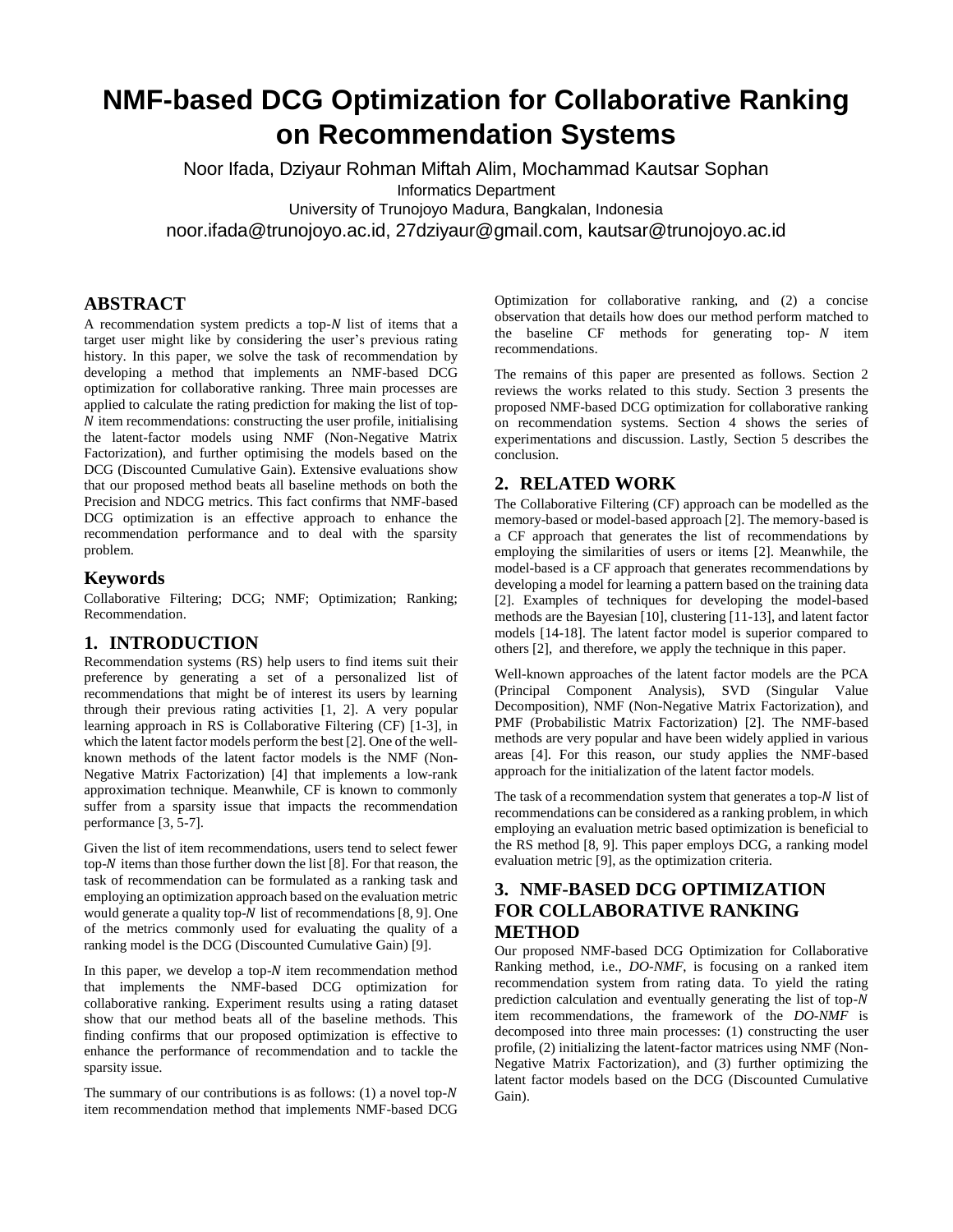#### **3.1 User Profile Construction**

The user profile is constructed from the rating data. Let  $U =$  $\{u_1, u_2, u_3, ..., u_m\}$  be the set of *m* users and  $I = \{i_1, i_2, i_3, ..., i_n\}$ be the set of  $n$  items. The rating data records the preference score of a user  $u$  towards item  $i$  that can be represented as a rating matrix  $R \in \mathbb{R}^{m \times n}$  in which  $r_{u,i}$  is the rating of item *i* set by user *u*. Table [1](#page-1-0) shows the toy example of a rating matrix  $R \in \mathbb{R}^{3 \times 4}$  where  $U =$  $\{u_1, u_2, u_3\}$  and  $I = \{i_1, i_2, i_3, i_4\}.$ 

<span id="page-1-0"></span>Table 1. A toy example of rating matrix  $R \in \mathbb{Z}^{3 \times 4}$ 

|      |                    | <b>Item</b> |                    |    |    |
|------|--------------------|-------------|--------------------|----|----|
|      |                    | Ů           | $\boldsymbol{i_2}$ | iз | i4 |
| User | $\boldsymbol{u}$   |             | 0                  |    |    |
|      | $\boldsymbol{u}_2$ |             |                    |    |    |
|      | $\mathfrak{u}_3$   |             | U                  |    |    |

The NMF is a low-rank  $F$  approach that factorizes a non-negative matrix  $A \in \mathbb{R}^{m \times n}$  into two latent factor matrices  $P \in \mathbb{R}^{m \times F}$  and  $Q \in \mathbb{R}^{n \times F}$  having only non-negative elements [\[4,](#page-3-2) [19\]](#page-4-0) such that:

$$
A \approx PQ^T \tag{1}
$$

In this paper, as the initialization procedure [\[20\]](#page-4-1) of *DO-NMF*, we apply NMF to the rating matrix  $R$  to generate the initial latent factor models of users  $\hat{U}$  and items  $\hat{I}$ . These models are later used in the DCG optimization presented in the following subsection.

#### **3.2 DCG Optimization**

Using DCG optimization for collaborative ranking means that the task of recommendation is to predict the finest list of items based on the DCG perspective. In this problem, the objective function is built based on the formulation of a DCG score. DCG score is calculated from a gain numerator function that weighs up the score based on the rating of an item given by the user and a discount denominator function that penalize the score based on the item's ranking position in top- $N$  recommendations [\[9,](#page-3-6) [20\]](#page-4-1). The DCG score of a user u over all items  $i \in I$  is formulated as:

$$
DCG_u = \sum_{i \in I} \frac{2^{r_{u,i}} - 1}{\log_2(1 + p_{u,i})}
$$
 (2)

where  $p_{u,i}$  is the item *i* ranking position for a user  $u$ . The DCG defines the score for all users as:

$$
DCG = \frac{1}{m} \sum_{u \in U} \sum_{i \in I} \frac{2^{r_{u,i}} - 1}{\log_2(1 + p_{u,i})}
$$
(3)

Following the approach of ranking model smoothed approximation [\[21,](#page-4-2) [22\]](#page-4-3), we approximate the ranking position  $p_{u,i}$  as:

$$
p_{u,i} \approx 1 + \sum_{j \neq i} \sigma(\Delta \hat{r}) \tag{4}
$$

where  $\sigma(x)$  is the logistic function  $\frac{1}{1+e^{-x}}$  and  $\Delta \hat{r} = \hat{r}_{u,i} - \hat{r}_{u,j}$  is the difference of rating prediction of two items  $i$  and  $j$  calculated from a factorization technique predictor function model. In this paper, *DO-NMF* uses the CP model [\[23\]](#page-4-4) as the rating matrix factorization technique.



**Figure 1. CP matrix factorization model.**

<span id="page-1-1"></span>As illustrated in [Figure 1,](#page-1-1) CP factorizes a matrix  $R \in \mathbb{R}^{m \times n}$  into a sum of latent factor rank-one of  $\widehat{U}_{u_f} \in \mathbb{R}^m$  and  $\widehat{I}_{i_f} \in \mathbb{R}^n$  for  $f =$  $1, \ldots, F$ , where  $F$  is the rank of the conforming latent factor models. The rating prediction is calculated as:

$$
\hat{r}_{u,i} := \sum_{f=1}^{F} \hat{U}_{u,f} \cdot \hat{l}_{i,f}
$$
\n(5)

Based on Equation (4) and (5), the Smoothed DCG score for all users is now formulated as:

$$
SDCG = \frac{1}{m} \sum_{u \in U} \sum_{i \in I} \frac{2^{r_{u,i}} - 1}{1 + \log_2(\sum_{j \neq i} \sigma(\Delta f))}
$$
(6)

The objective function is then formulated as:

$$
L(\Theta) = \sum_{u \in U} \sum_{i \in I} \frac{2^{r_{u,i}} - 1}{1 + \log_2(\sum_{j \neq i} \sigma(\Delta \hat{r}))} - \lambda_{\Theta} ||\Theta||_F^2 \tag{7}
$$

where  $\lambda_{\Theta}$  is the regularization coefficient that corresponds to  $\sigma_{\Theta}$  as the model parameters used to control overfitting. We neglect the coefficient  $\frac{1}{m}$  since it remains constant and, thus, it does not influence the optimization process.

The gradient descent is performed for objective function optimization:

$$
\frac{\partial L}{\partial \theta} = \sum_{u \in U} \sum_{i \in I} \frac{-\varphi \left[ \frac{1}{(\ln 2 \cdot \beta)} \left( \sum_{j \neq i} (-\gamma + \gamma^2) \cdot \left( \frac{\partial (\Delta \hat{r})}{\partial \theta} \right) \right) \right]}{[1 + \log_2 \beta]^2} - \lambda_{\theta} \theta
$$
(8)

where  $\varphi = 2^{r_{u,i}} - 1$ ,  $\gamma = \sigma(\Delta \hat{r})$ , and  $\beta = \sum_{j \neq i} \sigma(\Delta \hat{r})$ .

Given a case  $(u, i, j)$  that corresponds to the model parameter =  $\{\hat{U}_u, \hat{I}_i, \hat{I}_j\}$ , the gradients for the model based on their latent factor matrices are as follows:

$$
\frac{\partial L}{\partial u} = \sum_{u \in U} \sum_{i \in I} \frac{-\varphi \left[ \frac{1}{(\ln 2 \cdot \beta)} \left( \sum_{j \neq i} (-\gamma + \gamma^2) \cdot (\hat{I}_i - \hat{I}_j) \right) \right]}{[1 + \log_2 \beta]^2} - \lambda \tag{9}
$$

$$
\frac{\partial L}{\hat{I}_i} = \sum_{u \in U} \sum_{i \in I} \frac{-\varphi \left[ \frac{1}{(\ln 2 \cdot \beta)} \left( \sum_{j \neq i} (-\gamma + \gamma^2) \cdot (\hat{U}_u) \right) \right]}{[1 + \log_2 \beta]^2} - \lambda \tag{10}
$$

$$
\frac{\partial L}{\hat{I}_j} = \sum_{u \in U} \sum_{i \in I} \frac{-\varphi \left[ \frac{1}{(\ln 2 \cdot \beta)} \left( \sum_{j \neq i} (-\gamma + \gamma^2) \cdot (-\hat{U}_u) \right) \right]}{[1 + \log_2 \beta]^2} - \lambda \tag{11}
$$

[Figure 2](#page-2-0) shows the complete algorithm of *DO-NMF* method.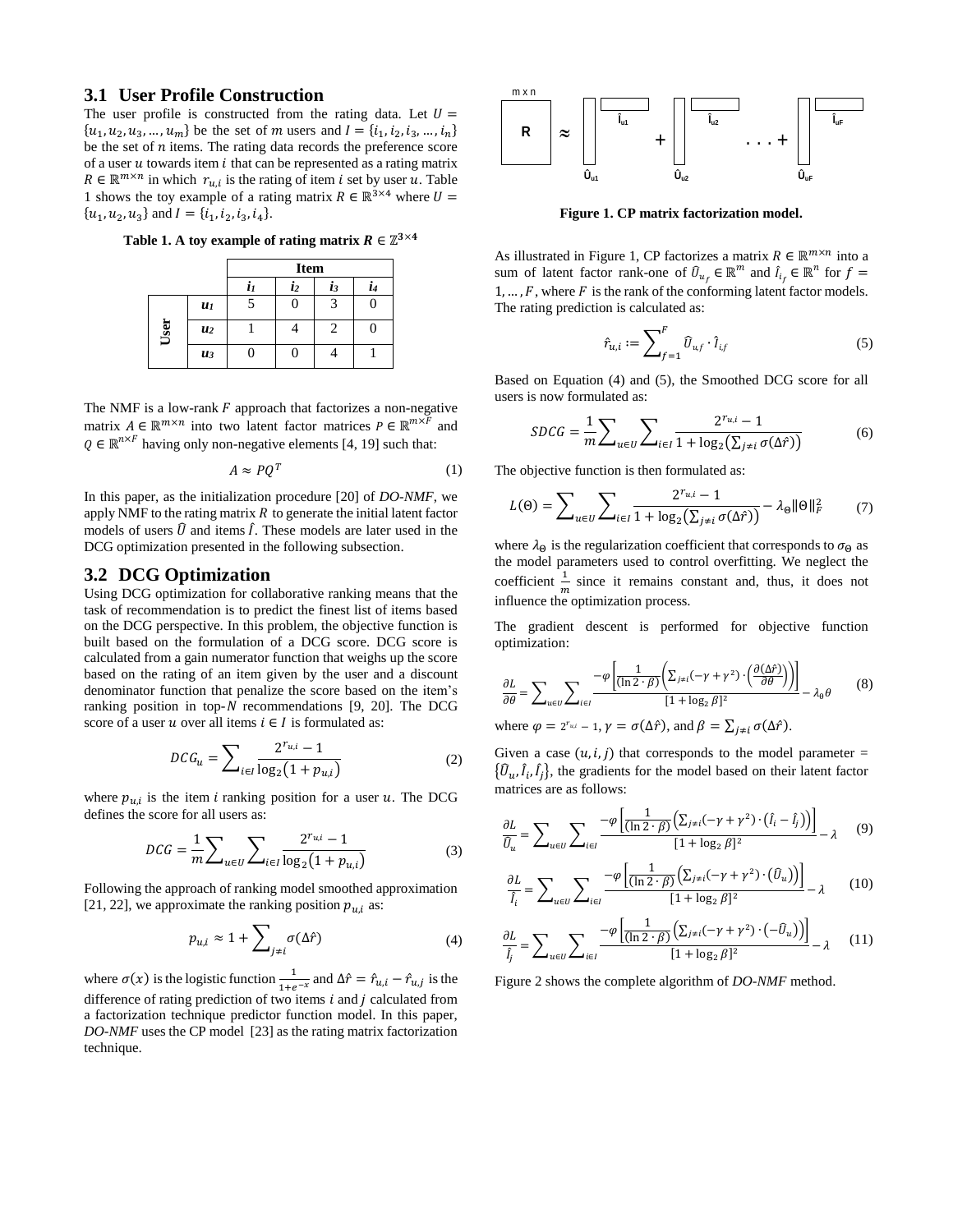

**Figure 2. Algorithm of** *DO-NMF* **method.**

#### <span id="page-2-0"></span>**4. EXPERIMENTAL EVALUATION**

This section presents a series of experiments conducted to evaluate the quality of our proposed *DO-NMF*, and to benchmark *DO-NMF* with the baseline CF methods in generating the top- $N$  item recommendations.

#### **4.1 Experiment Setup**

#### *4.1.1 Dataset and Experiment Design*

The experiments are conducted using the MovieLens rating dataset [\(https://grouplens.org/datasets/movielens/\)](https://grouplens.org/datasets/movielens/). The data has 943 users, 1682 movies, and 100K rating data (scale  $1 - 5$ ), in which the sparsity is 93.6953% and that the users have rated at least 20 movies.

The 5-fold cross-validation is employed as the evaluation method that we arbitrarily distribute per fold into an 80% training data  $D_{train}$  and a 20% test data  $D_{test}$ . In this case, we report the evaluation scores based on the average results of all folds.

We empirically adjust the parameters in *DO-NMF* that the best performance is obtained when the regularization  $\lambda$  and learning rate  $\alpha$  coefficients are respectively set to 0.00007 and 0.1. Whereas the rank of latent factor model  $F$  is set to 64.

#### *4.1.2 Evaluation Metrics*

The task of recommendation is to generate the top- $N$  predicted items for the users in  $D_{test}$ . For each user u, we compare the top-N list of item recommendations  $Top_u(N)$  to the ground truth items  $GT_u$  in  $D_{test}$ . This study uses two metrics commonly used for evaluating the recommendation performance of each target user  $u$ , i.e., Precision and Normalized Discounted Cumulative Gain (NDCG):

$$
Precision_u(N) = 100 \cdot \frac{|Top_u(N) \cap GT_u|}{N}
$$
 (12)

$$
NDCG_u(N) = \frac{DCG_u(N)}{IDCG(N)}\tag{13}
$$

where I(⋅) is the indicator function that sets the satisfied or unsatisfied condition as 1 or 0. The DCG and IDCG of target user  $u$  are calculated as:

$$
DCG_u(N) = \sum_{x=1}^{N} \frac{1}{\log_2(1+x)} \cdot \mathbb{I}(Top_u(x) \in GT_u) \tag{14}
$$

$$
IDCG(N) = \sum_{x=1}^{N} \frac{1}{\log_2(1+x)}
$$
(15)

The reported performance scores are the average results of all target users in  $D_{test}$ .

#### **4.2 Performance Comparison**

We benchmark the performance of *DO-NMF* with the four baseline methods:

- *UBCF* [\[24\]](#page-4-5): The user-based CF method that generates the list of recommendations by taking into account the users' similarities. To obtain its best performance, the tuned parameter for *UBCF* is user\_neighborhood\_size = 50.
- *IBCF* [\[3\]](#page-3-3): The item-based CF method that generates the recommendations list by taking into account the similarities of the items. To obtain its best performance, the tuned parameter for *IBCF* is *item\_neighborhood\_size* = 10.
- *SVD* [\[18\]](#page-4-6): The latent factor method that generates the list of recommendations by using its two orthonormal singular vector latent factor matrices controlled by a singular value diagonal matrix. To achieve its best performance, the tuned parameter for *SVD* is the rank of latent factor model  $F = min(m, n) =$ 943.
- *NMF* [\[19\]](#page-4-0): The latent factor method that generates the list of recommendations by employing its two non-negative latent factor matrices. To achieve its best performance, the tuned parameter for *NMF* is the rank of latent factor model  $F = 64$ .

The performance comparison of recommendation between the proposed *DO-NMF* and the baseline methods, in terms of Precision and NDCG, are respectively listed in [Table 2](#page-3-10) and [Table 3.](#page-3-11) The results show that, in general, *DO-NMF* outperforms the baseline methods in terms of Precision and NDCG. This finding confirms that NMF-based DCG optimization is an effective approach to enhance the performance of recommendation. To detail, we present three observations based on these results.

A first observation is the outperforming reasoning of the *DO-NMF* over the baseline methods. Regarding the *UBCF* and *IBCF*, i.e., baseline methods categorized as the memory-based CF approach, the *DO-NMF* outperformance is again proving that a model-based approach results in more quality recommendation than that of the memory-based [2]. Regarding the *SVD* and *NMF*, i.e., the modelbased methods that use the MSE (Mean Square Error) optimization as an objective function for generating the latent factor models, the implementation DCG optimization in *DO-NMF* confirm that using the evaluation metric as an objective function can improve the recommendation performance.

The second observation is regarding the *DO-NMF* outperformance based on the evaluation metrics. In terms of Precision, the performances of *IBCF*, *SVD*, and *NMF* are not too far behind the *DO-NMF*. On the other hand, the performances of all benchmarking methods (except SVD) are far away behind the *DO-*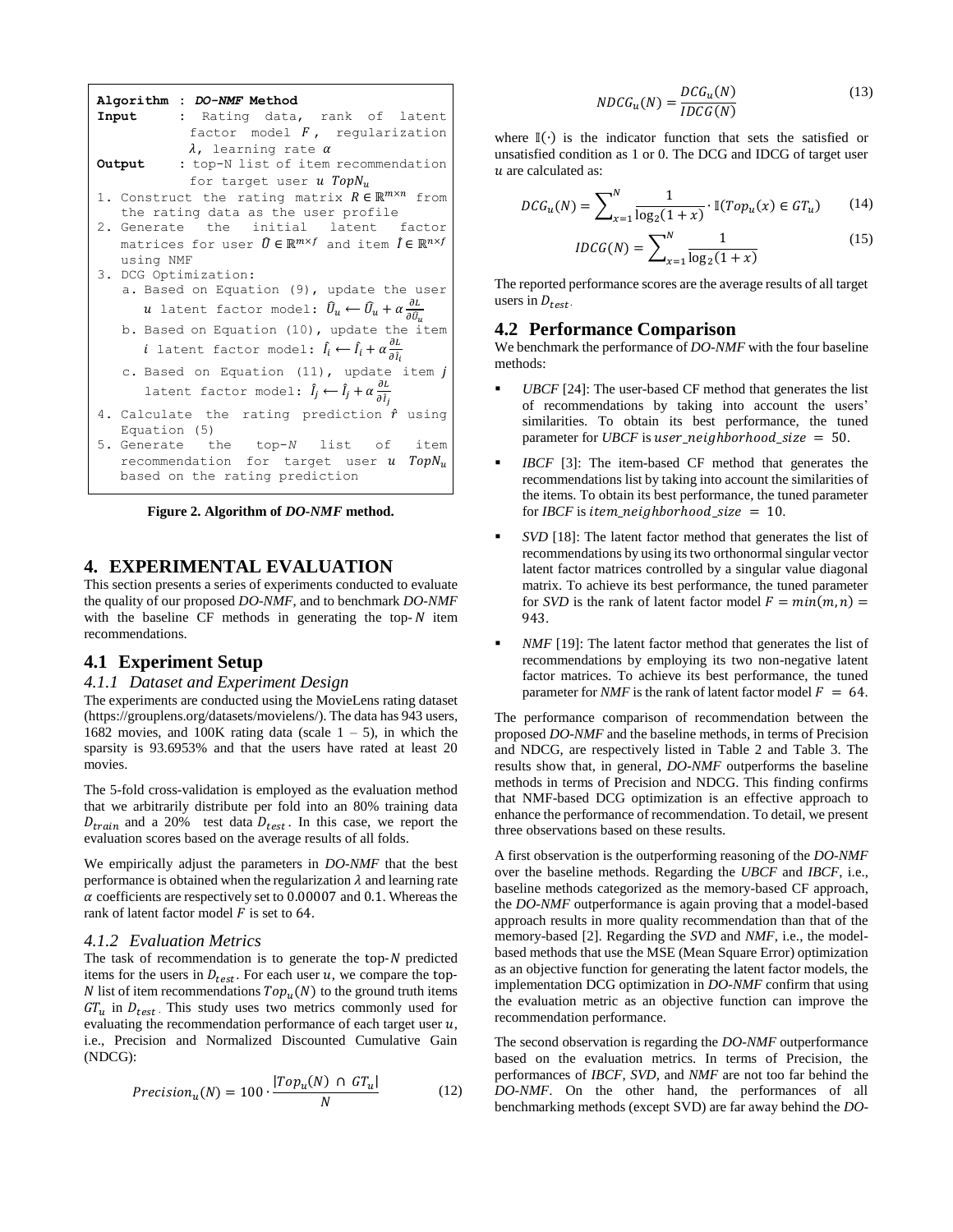*NMF* in terms of NDCG. Note that NDCG is a more suitable metric used to evaluate the recommendation ranking quality, i.e., top-N list of recommendations, than Precision [9]. These findings highlight further that *DO-NMF* can better solve the top-N recommendation task compared to all benchmarking methods.

The third observation is regarding the density of the dataset. Recall that the sparsity problem is a common issue in the collaborative filtering approach. Given the 93.6953% sparsity of the MovieLens dataset, the superiority of *DO-NMF* establishes that the method can solve the sparsity problem better in compared to all baseline methods.

| Method      | $Top-N$ |         |         |         |         |  |
|-------------|---------|---------|---------|---------|---------|--|
|             | @1      | @5      | @10     | @15     | @20     |  |
| UBCF        | 0.81526 | 0.16681 | 0.08532 | 0.05829 | 0.04437 |  |
| <b>IBCF</b> | 0.98934 | 0.98594 | 0.98501 | 0.98478 | 0.98556 |  |
| <b>SVD</b>  | 0.96761 | 0.97237 | 0.97212 | 0.97288 | 0.97410 |  |
| <b>NMF</b>  | 0.89550 | 0.91503 | 0.92418 | 0.93024 | 0.93406 |  |
| DO-NMF      | 0.93229 | 0.98523 | 0.99148 | 0.99333 | 0.99439 |  |

<span id="page-3-10"></span>**Table 2. Comparison of performances in terms of precision**

<span id="page-3-11"></span>**Table 3. Comparison of performances in terms of NDCG**

| Method        | $Top-N$ |         |         |         |         |  |
|---------------|---------|---------|---------|---------|---------|--|
|               | @1      | @5      | @10     | @15     | @20     |  |
| UBCF          | 0.81526 | 0.27951 | 0.18275 | 0.14262 | 0.11917 |  |
| <b>IBCF</b>   | 0.00258 | 0.00195 | 0.00202 | 0.00197 | 0.00214 |  |
| <b>SVD</b>    | 0.96761 | 0.97161 | 0.97168 | 0.97230 | 0.97321 |  |
| <b>NMF</b>    | 0.00459 | 0.07757 | 0.06161 | 0.04848 | 0.04071 |  |
| <b>DO-NMF</b> | 0.93229 | 0.97598 | 0.98363 | 0.98664 | 0.98847 |  |

# **5. CONCLUSION AND FUTURE WORK**

Our proposed *DO-NMF* is a top-*N* item recommendation method that implements an NMF-based DCG optimization for collaborative ranking. The experimental results on a rating dataset show that *DO-NMF* outperforms all baseline methods on both the Precision and NDCG metrics. This fact conjectures that the NMFbased DCG optimization is an effective approach to enhance the recommendation performance and to deal with the sparsity problem. For the future works, we plan to conduct extensive experiments of *DO-NMF* on various datasets and also to study the implementation of NMF-based using the other metrics optimization.

# **6. ACKNOWLEDGEMENT**

This work is supported by the Ministry of Research, Technology and Higher Education (Indonesia) under the "Penelitian Dasar" grant scheme, for the financial year 2019.

# **7. REFERENCES**

<span id="page-3-0"></span>[1] Konstan, J. A. and Riedl, J., "Recommender systems: from algorithms to user experience," *User Modeling and User-Adapted Interaction,* vol. 22, pp. 101-123, 2012.

- <span id="page-3-1"></span>[2] Aggarwal, C. C., *Recommender Systems: The Textbook*: Springer, 2016.
- <span id="page-3-3"></span>[3] Sarwar, B., Karypis, G., Konstan, J., and Riedl, J., "Itembased Collaborative Filtering Recommendation Algorithms," in Proceeding of *The 10th International Conference on World Wide Web*, Hong Kong, 2001, pp. 285-295.
- <span id="page-3-2"></span>[4] Kim, J., He, Y., and Park, H., "Algorithms for Nonnegative Matrix and Tensor Factorizations: A Unified View based on Block Coordinate Descent Framework," *Journal of Global Optimization,* vol. 58, pp. 285-319, 2014.
- <span id="page-3-4"></span>[5] Sarwar, B. M., Karypis, G., Konstan, J., and Riedl, J., "Recommender Systems for Large-scale E-Commerce: Scalable Neighborhood Formation Using Clustering," in Proceeding of *The 5th International Conference on Computer and Information Technology*, Dhaka, Bangladesh, 2002, pp. 23-28.
- [6] Kumar, N. P. and Fan, Z., "Hybrid User-Item Based Collaborative Filtering," *Procedia Computer Science,* vol. 60, pp. 1453-1461, 2015.
- [7] Phorasim, P. and Yu, L., "Movies recommendation system using collaborative filtering and k-means," *International Journal of Advanced Computer Research,* vol. 7, pp. 52-59, 2017.
- <span id="page-3-5"></span>[8] Cremonesi, P., Koren, Y., and Turrin, R., "Performance of Recommender Algorithms on Top-N Recommendation Tasks," in Proceeding of *The 4th ACM Conference on Recommender Systems*, Barcelona, Spain, 2010, pp. 39-46.
- <span id="page-3-6"></span>[9] Chapelle, O. and Wu, M., "Gradient Descent Optimization of Smoothed Information Retrieval Metrics," *Information Retrieval,* vol. 13, pp. 216-235, 2010.
- <span id="page-3-7"></span>[10] Alper, M. E. and Ögüdücü, S. G., "Personalized Recommendation in Folksonomies using a Joint Probabilistic Model of Users, Resources and Tags," in Proceeding of *The 11th International Conference on Machine Learning and Applications (ICMLA)*, Boca Raton, Florida, 2012, pp. 368- 373.
- <span id="page-3-8"></span>[11] Begelman, G., Keller, P., and Smadja, F., "Automated Tag Clustering: Improving Search and Exploration in the Tag Space," in Proceeding of *Collaborative Web Tagging Workshop at WWW2006*, Edinburgh, Scotland, 2006, pp. 15- 33.
- [12] Pan, R., Dolog, P., and Xu, G., "KNN-Based Clustering for Improving Social Recommender Systems," in *Agents and Data Mining Interaction*, ed: Springer, 2013, pp. 115-125.
- [13] Shepitsen, A., Gemmell, J., Mobasher, B., and Burke, R., "Personalized Recommendation in Social Tagging Systems using Hierarchical Clustering," in Proceeding of *The 2008 ACM Conference on Recommender Systems*, 2008, pp. 259- 266.
- <span id="page-3-9"></span>[14] Koren, Y., "Factorization Meets The Neighborhood: A Multifaceted Collaborative Filtering Model," in Proceeding of *The 14th ACM SIGKDD International Conference on Knowledge Discovery and Data Mining*, Las Vegas, Nevada, USA, 2008, pp. 426-434.
- [15] Koren, Y., Bell, R., and Volinsky, C., "Matrix Factorization Techniques for Recommender Systems," *Computer,* vol. 42, pp. 30-37, 2009.